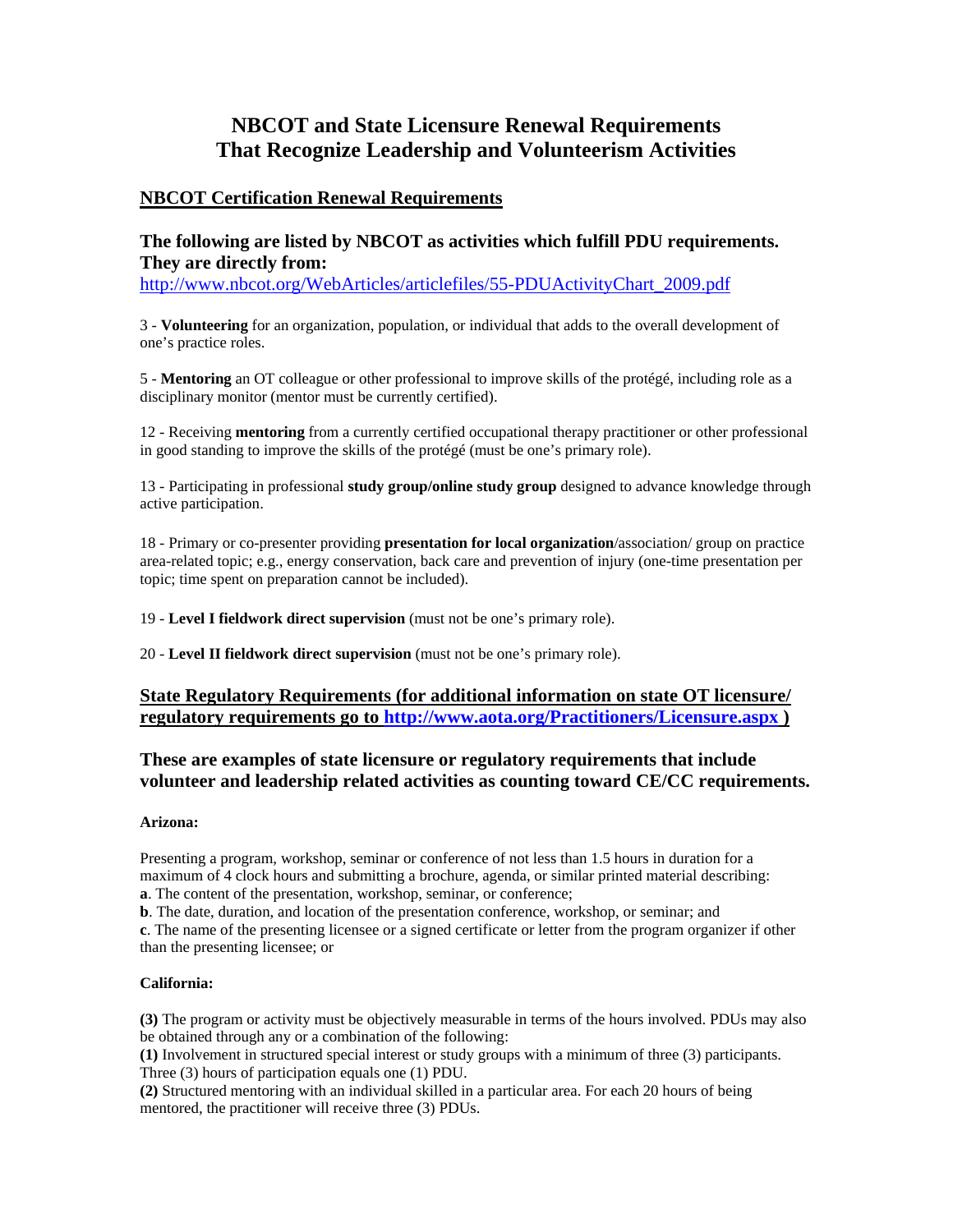**(3**) Structured mentoring of a colleague to improve his/her skills. Twenty (20) hours of mentoring equals three (3) PDUs.

**(4)** Supervising the fieldwork of Level II occupational therapy and occupational therapy assistant students. For each 240 hours of supervision, the practitioner will receive two (2) PDUs.

#### **Delaware:**

**3.5.2** Professional Meetings & Activities: The maximum number of credit hours shall not exceed ten (10) hours. Approved credit includes attendance at: DOTA business meetings, AOTA business meetings, AOTA Representative Assembly meetings. NBCOT meetings, OT Licensure Board meetings, and AOTA National Round Table discussions. Credit will be given for participation as an elected or appointed member/officer on a board, committee or council in the field of health and social service related to occupational therapy.

# **Georgia:**

**(c)** General continuing education includes up to four (4) hours for each of the following activities including independent study, mentorship, Level II fieldwork supervision, published professional writing, instructional presentations, research, grants, professional meetings and related activities and up to four (4) hours can be by means of in-service educational programs, electronic or web based courses, formal self study courses, satellite broadcasts or computer learning activities.

# **Idaho:**

**b.** Attending or presenting at conferences, seminars or inservice programs.

**c.** Supervision of clinical students.

**d.** Holding state or national office in professional organizations.

**e.** Formal course work in occupational therapy related subjects.

**f.** Presentation of occupational therapy related information to allied professional or community groups.

#### **Illinois:**

B).Additional CE activities

2). Mentorship

a). Participation as Mentee

i). Participation in a formalized mentorship agreement with a mentor as defined by a signed contract between the mentor and mentee that outlines specific goals and objectives and designates the plan of activities that are to be met by the mentee.

ii). A licensee may earn contact hours spent in activities directly related to achievement of goals and objectives with a maximum of 8 contact hours per renewal period. The Department may accept formalized mentorship programs for the amount of credit recommended by the mentor, not to exceed 8 hours per renewal period.

iii). Documentation shall include name of mentor and mentee, copy of signed contract, dates, hours spent in and focus of mentorship activities, and outcomes of mentorship agreement.

b). Participation as Mentor

i). Participation in a formalized mentorship agreement with a mentee as defined by a signed contract that designates the responsibilities of the mentor and specific goals and objectives that are to be met by the mentee.

ii). A licensee may earn contact hours spent in mentorship activities as a mentor with a maximum of 8 hours per renewal period.

iii). Documentation shall include name of mentor and mentee, copy of signed contract, dates, hours spent in and focus of mentorship activities, and outcomes of mentorship agreement.

#### 8). Professional meetings and activities

a). Participation in board or committee work with agencies or organizations in professionally related areas to promote and enhance the practice of occupational therapy.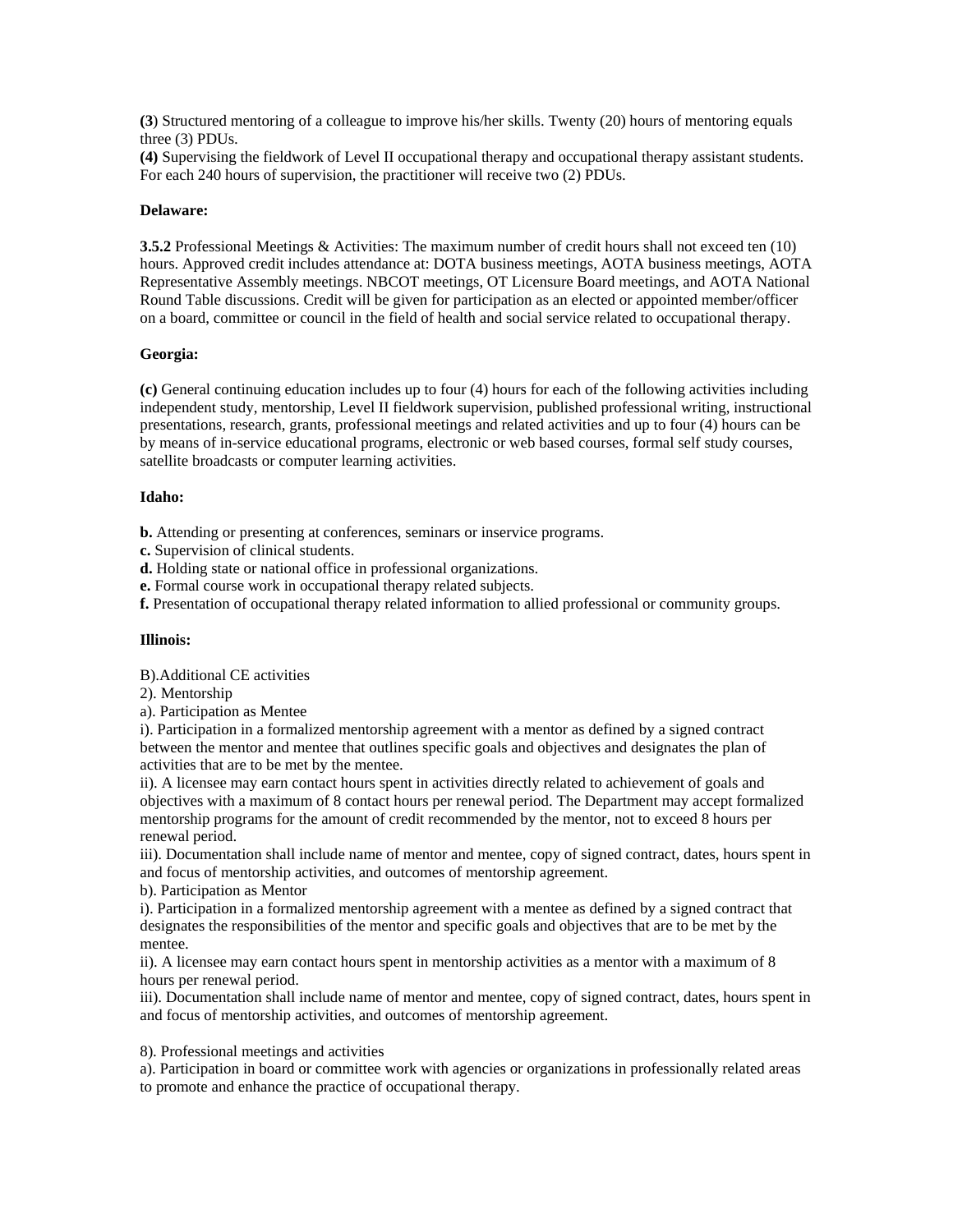# **Kentucky:**

#### **(5)** Mentorship.

**(a)** Credit may be earned by each participant in a formalized mentorship agreement defined by a signed contract between the mentor and mentee that outlines specific goals and objectives and designates the plan of activities for the participants.

 **(6)** Fieldwork supervision.

**(14)** Volunteer services.

**(a)** Credit may be earned by participation in volunteer services performed for organizations, populations, or individuals if the services maintain or enhance the licensee's competence in professional skills in the practice of occupational therapy.

# **New Mexico:**(13) **Supervising level II fieldwork.**

(14) **Mentoring.** Applies to an OT or OTA who has been practicing at least one year prior to entering a new area of practice only.

# **North Carolina:**

(3) Small Group Study:

(a) Includes review and discussion of journal articles, clinical videotapes or audiotapes by at least two licensed practitioners;

(4) Mentorship Agreement:

(a) Participation as a Mentee;

(i) Participation in a formalized mentorship agreement with a mentor as defined by a signed contract between the mentor and mentee that outlines specific goals and objectives and designates the plan of activities that are to be met by the mentee. These activities must be related to the development of new occupational therapy skills outside current required job performance;

(b) Participation as Mentor:

(i) Participation in a formalized mentorship agreement with a mentee as defined by a signed contract between the mentor and mentee that designates the responsibilities of the mentor and specific goals and objectives that are to be met by the mentee. These activities must be related to the development of new occupational therapy skills for the mentee that are outside current required job performance;

(5) Fieldwork Supervision:

(a) Participation as the primary clinical fieldwork educator for Level I or Level II OT or OTA fieldwork students;

#### **Oklahoma:**

(5) Alternative methods of points:

(A) Presentations of occupational therapy programs

(i) Presentations at workshops, seminars, conferences

(ii) Presentations as guest lecturer at accredited occupational therapy curriculum

(iii) Presentations as guest lecturer at other programs on topics related to occupational therapy department inservices

#### **Oregon:**

(17) Professional leadership on a Board or Commission relating to OT—Volunteer services to organizations, populations, and individuals that advance the reliance on and use of one's occupational therapy skills and experiences to the volunteer setting or experience: 10 hours equal two points. Up to four points a year with documentation.